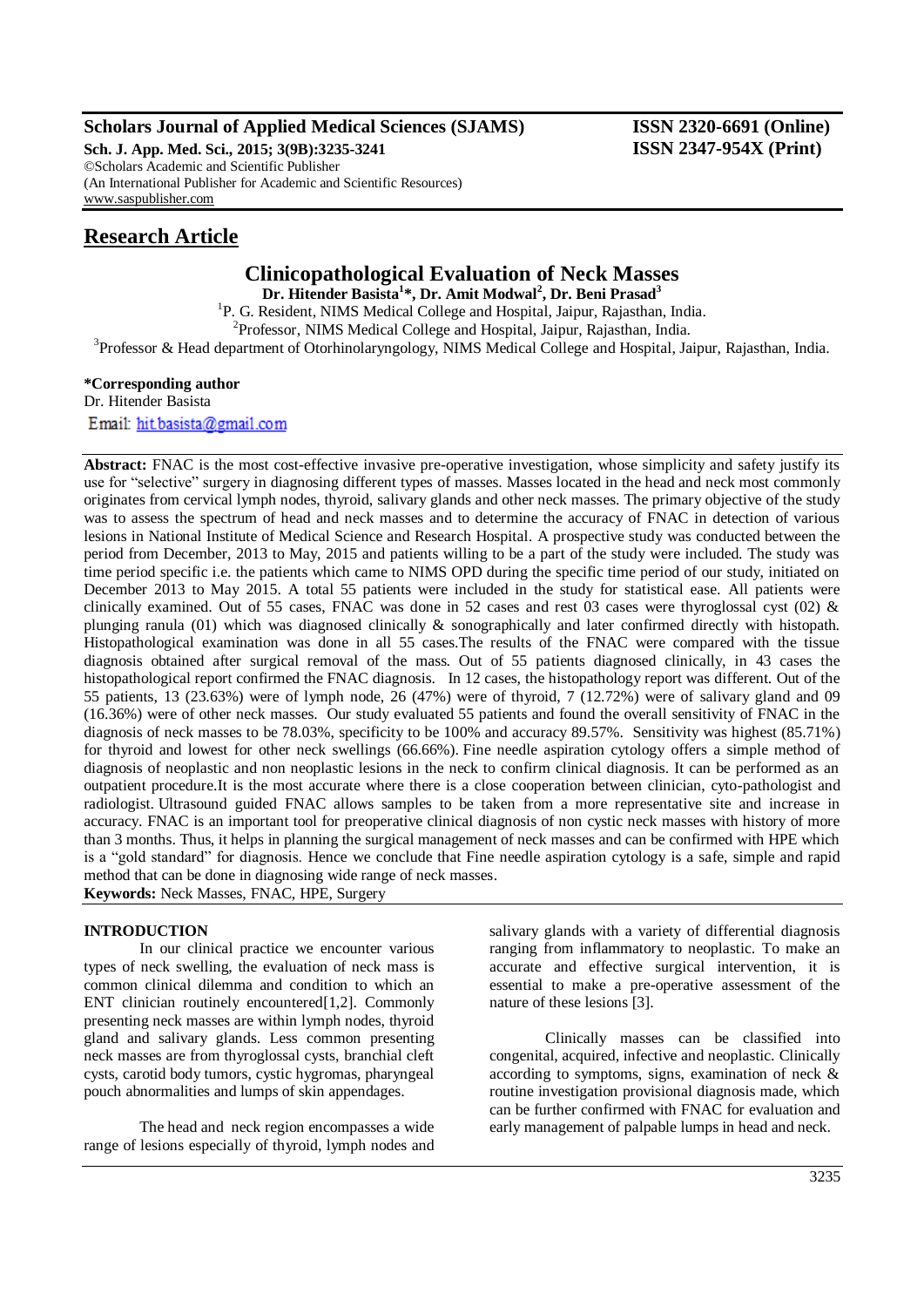#### **Hitender Basista** *et al.,* **Sch. J. App. Med. Sci., December 2015; 3(9B):3235-3241**

The use of aspiration cytology was first reported by Kun in 1847. With advent of rapid access neck lump clinics, an FNAC result is obtained quickly and in majority cases a diagnosis procured immediately pre-operatively and final diagnosis were made after histo-pathological examination.

In head & neck region, it is of great value because of the multiplicity of accessible organs and heterogeneous pathologies encountered.Masses located within the region of head and neck including salivary glands, thyroid masses &lymph node can be readily diagnosed using this technique [4]. An early differentiation of infective, benign and malignant pathology greatly influences the planned treatment.

Fine needle aspiration cytology is performed in the outpatient clinic, it can be undertaken using palpation alone, and in case of deep seated lymph node FNAC can be performed under guidance of USG& CT. It causes minimal trauma to the patient and virtually carries no risk of complication. FNAC is considered to be the "gold standard" in the selection of patients for surgery [5] while HPE is the "gold standard" for diagnosis. Any solitary or dominant thyroid nodule larger than 1 cm should have cytology done as smaller nodules carry a very low risk of morbidity.

FNAC is clearly no substitute for histopathology, especially in determination of nodal architecture in lymphoma, the malignant pattern of follicular thyroid tumor, extra capsular spread in squamous carcinoma or in the distinction of pleomorphic from monomorphic adenoma.

#### **METHODS**

A prospective study was conducted between the period from December, 2013 to May, 2015 and patients willing to be a part of the study were included. The Study was time period specific i.e. the patients which came to NIMS OPD during the specific time period of our study, initiated on December 2013 to May 2015. A total 55 patients were included in the study for statistical ease.

#### **SELECTION OF PATIENTS Inclusion criteria:**

 All patients attending ENT OPD with neck swelling of both sexes and all age group

#### **Exclusion criteria:**

- Patient who underwent FNAC but did not undergo subsequent is to a subsequently subsequently subsequently in the undergo subsequently subsequently subsequently subsequently subsequently subsequently subsequently subsequentl subsequenthistopathological diagnosis.
- Suspected neck masses of vascular origin on clinical examination.
- Neck abscess or neck swelling on aspiration pus comes out.

 According to Performa, a detailed history was taken, thorough examination will be carried out and basic relevant investigations were done in all the patients to arrive at a provisional diagnosis.

All the cases of neck swellings came to our department, where fine needle aspiration biopsy was done with 21 gauge needle attached to the 20ml plastic disposable syringe. With full aseptic precaution, needle was inserted to desired depth in all cases and by pulling the piston out firmly a negative pressure is created in the syringe.

The needle moved 2-3 times in different directions with piston pulled out to maintain negative pressure. The piston released to allow the pressure to equalize and the needle was then withdrawn. Pressure was applied over the puncture site for 1-2 minutes. The aspirate was injected on to the slide from the needle.

The aspirate will be air dried and stained with Haematoxylin and Eosin and MAY-GRUNWALD-GIEMSA stain and ethyl alcohol fixed smears were stained by Papanicoloau stain and sent to department of pathology.

Then all the cases were subjected for surgery either incisional or excisional biopsy. The biopsy material was sent to the department of pathology for HPE. The cytological features of all cases were reviewed with the corresponding histopathology features.

#### **Study design:**

A clinico-pathological study of neck masses in patients attending ENT OPD in National Institute of Medical Sciences, Jaipur.

#### **Statistical Methods**

Descriptive statistical analysis has been carried out in the present study. Results on continuous measurements are presented on Mean SD (Min-Max) and results on categorical measurements are presented in Number (%). Significance is assessed at 5 % level of significance. The following assumptions on data is made, Assumptions: 1.Dependent variables should be normally distributed, 2.Samples drawn from the population should be random, Cases of the samples should be independent Chi-square/ Fisher Exact test has been used to find the significance of study parameters on categorical scale between two or more groups. Diagnostic statistics viz. Sensitivity, Specificity, PPV, NPV and Accuracy have been computed to find the correlation of FNAC and diagnosis with HPE findings. Significant figures

 $+$  Suggestive significance (P value: 0.05 < P < 0.10)

\* Moderately significant (P value: 0.01<P 0.05)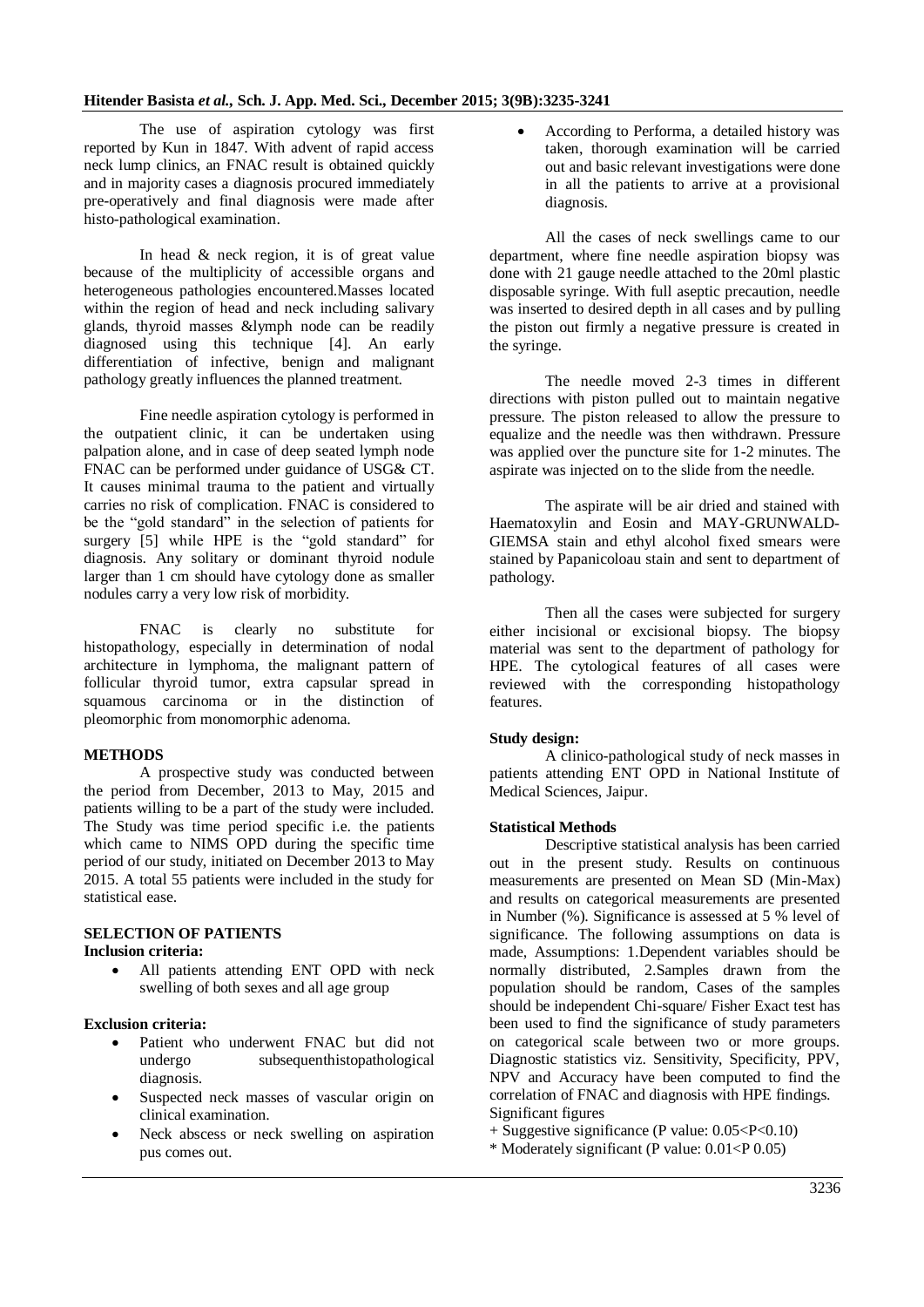\*\* Strongly significant (P value: P< 0.01)

#### **Statistical software**

Data was analyzed using the Statistical Package for Social Sciences (SPSS), version 16 (SPSS Inc., Chicago IL). Using this method, variables which show a significant difference at p value:  $0.05 < P < 0.10$ were considered to be suggestive significance, p value: 0.01<P 0.05 of moderate significance and P-value: P< 0.01 as strongly significant. Microsoft word and Excel have been used to generate graphs, tables etc.

#### **RESULTS**

In our study the most common presenting patient was in age group was 41-50 yr. No patient encountered below 10 yr age in this study. The clinical diagnosis of the study patients of which 26 were diagnosed clinically as thyroid swellings, 13 as lymph node swellings, 7 as salivary gland swellings and 9 as other neck masses as mentioned in table 1

| <b>Table 1: Chilical diagnosis of the study patient</b> |                    |               |  |  |  |
|---------------------------------------------------------|--------------------|---------------|--|--|--|
| Types of clinically detected swelling                   | Number of patients | $\frac{0}{0}$ |  |  |  |
| Thyroid swellings                                       | 26                 | 47            |  |  |  |
| Lymph node swellings                                    | 13                 | 24            |  |  |  |
| Salivary gland swellings                                |                    | 13            |  |  |  |
| <b>Others</b>                                           |                    |               |  |  |  |

**Table 1: Clinical diagnosis of the study patient**

The comparison of FNAC against HPE in our study out of 26 thyroid swellings, 11 were reported as colloid goiter on FNAC which was the most common presenting thyroid swelling (42%) confirmed by HPE.

- 6 cases were reported as nodular goiter on FNAC which also come same on HPE.
- 4 cases were reported as adenomatous goiter on FNAC out of these 04 cases HPE shows.
- 1 case of adenomatous goiter rest 03 cases were diagnosed as follicular adenoma (02) and nodular goiter (01).
- 05 cases of follicular neoplasm on FNAC were diagnosed as follicular adenoma (02), hyalinizing trabecular adenoma (01) & follicular carcinoma (02) on HPE.

| Comparison of FNAC with HPE |             |            |            |
|-----------------------------|-------------|------------|------------|
| Thyroid swelling            | <b>FNAC</b> | <b>HPE</b> | Test score |
| Nodular goitre              | 6           |            | $P=0.037*$ |
| Colloid goitre              |             |            |            |
| Follicular adenoma          |             |            |            |
| Adenomatous goitre          |             |            |            |
| Follicular carcinoma        |             |            |            |
| Trabecular thyroid adenoma  |             |            |            |
| Follicular neoplasm         |             |            |            |

## **Table 2: Comparison of FNAC with HPE in thyroid swellings**

+ Suggestive significance (P value: 0.05<P<0.10)

\* Moderately significant (P value: 0.01<P 0.05)

\*\* Strongly significant (P value: P< 0.01)

The comparison of FNAC against HPE in our study out of 07 salivary gland swellings of which 06 cases underwent FNAC and the rest 01 case was diagnosed as plunging ranula clinically &sonographically which was later confirmed as same on HPE.

FNAC of 02 cases of parotid swelling reported as pleomorphic adenoma of parotid. On HPE of these 02 swelling one was diagnosed as pleomorphic

adenoma of parotid & other confirmed as Lymphoepithelial CA of parotid.FNAC of 03 cases of submandibular swelling reported as chronic sialadenitis. On HPE of these 03 swelling two was diagnosed as same & 01 was diagnosed as Kuttner's tumor.

FNAC of 01 case of submandibular gland reported as pleomorphic adenoma of submandibular gland and confirmed on histopathology.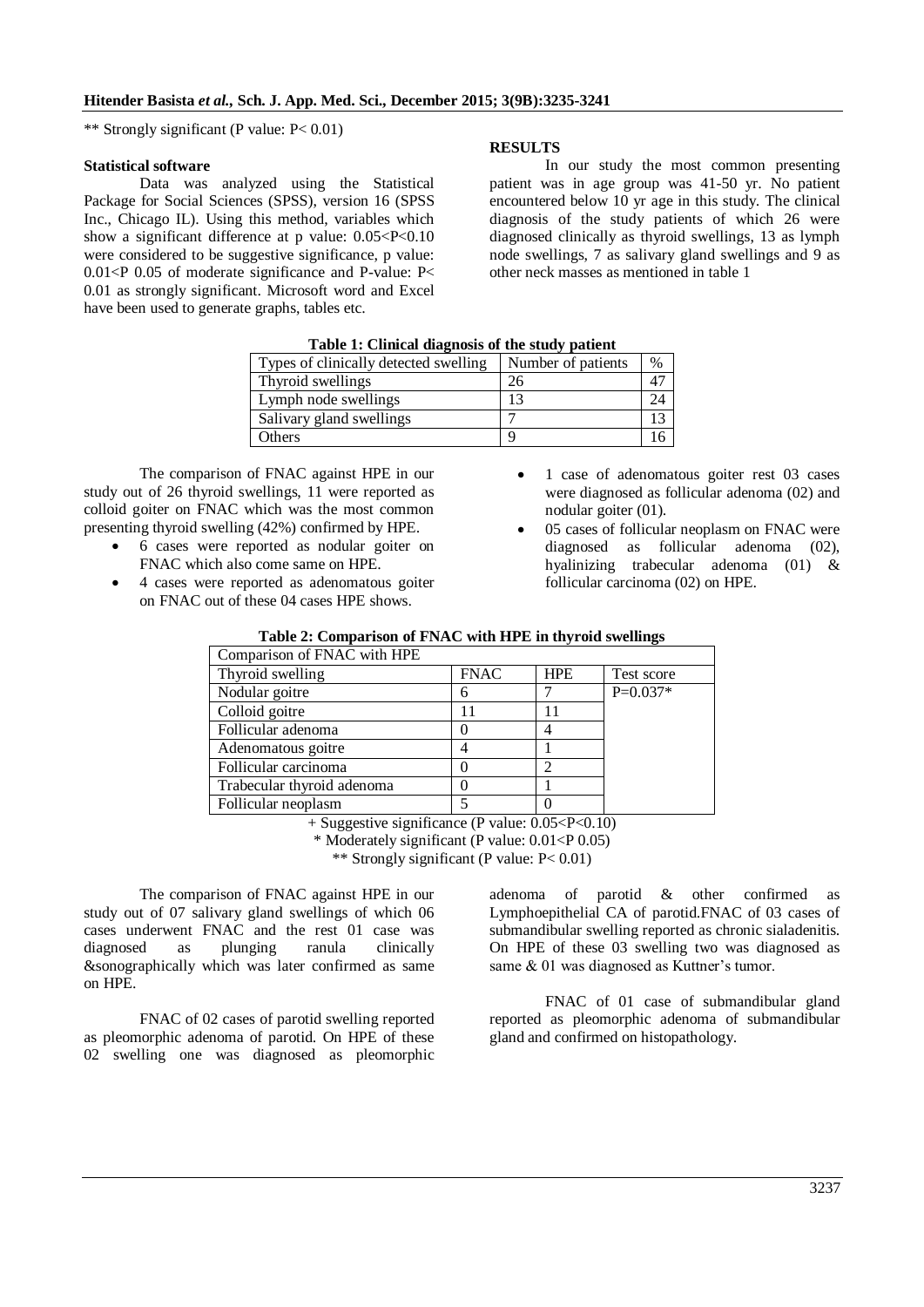## **Hitender Basista** *et al.,* **Sch. J. App. Med. Sci., December 2015; 3(9B):3235-3241**

| Comparison of FNAC with HPE          |            |            |         |  |  |
|--------------------------------------|------------|------------|---------|--|--|
| Salivary gland swellings             | <b>HPE</b> | Test score |         |  |  |
| chronic sialadenitis                 |            |            |         |  |  |
| PA of parotid gland                  | ◠          |            |         |  |  |
| PAof submandibular gland             |            |            | $0.07+$ |  |  |
| kuttners tumor                       |            |            |         |  |  |
| lymphoepithelial CA of parotid gland |            |            |         |  |  |

**Table 3: Comparisonof FNAC with HPE in salivary gland swellings**

The comparison of FNAC against HPE in our study of 13 lymphnode swellings and FNAC done in all cases.

- 05 cases were reported as malignant metastasis on FNAC which was all confirmed by HPE.
- 04 cases were reported as reactive lymphadenitis on FNAC out of these 03 were

same as histopathology and the rest 01 was diagnosed as TB lymphadenitis on HPE.

- 03 cases were reported as TB lymphadenitis on FNAC which also come same on HPE.
- 01 case was reported as Lympho-proliferative disease on FNAC confirmed as Hodgkin's lymphoma (nodular sclerosis) on histopath.

| Comparison of FNAC with HPE |             |            |            |
|-----------------------------|-------------|------------|------------|
| LYMPH NODE swelling         | <b>FNAC</b> | <b>HPE</b> | Test score |
| Reactive lymphadenitis      |             |            | $p=0.077+$ |
| TB lymphadenitis            |             |            |            |
| Malignant metastasis        |             |            |            |
| Hodgkin's lymphoma (N-S)    |             |            |            |
|                             |             |            |            |

## **Table 4: Comparison of FNAC with HPE in lymph node swelling**

The comparison of FNAC against HPE in our study of 09 cases were diagnosed as other neck swelling, out of which 07 underwent FNAC and rest 02 cases were diagnosed clinically &sonograhically and confirmed with histopathology. Histopathological

examination was done in all 09 cases.03 cases diagnosed as epidermoid cyst on FNAC out of which 02 were same on HPE and 01 was confirmed as syringoma on histopathology.04 cases diagnosed as lipoma on FNAC all were confirmed on HPE.

#### **Table 5: Comparison of FNAC with HPE in other neck swellings**

| Comparison of FNAC with HPE in other neck swellings |             |            |            |  |
|-----------------------------------------------------|-------------|------------|------------|--|
| Types of swelling                                   | <b>FNAC</b> | <b>HPE</b> | Test score |  |
| Lipoma                                              |             |            | $0.025+$   |  |
| Epidermoid cyst                                     |             |            |            |  |
| Syringoma                                           |             |            |            |  |

#### **Table 6:Sensitivity, Specificity, Accuracy, NPV, PPV of FNAC over HPE in this study.**

|            |                            | SENSITIVITY SPECIFICITY ACCURACY PPV |     | <b>NPV</b>                                   |
|------------|----------------------------|--------------------------------------|-----|----------------------------------------------|
| 85.71      | 100                        | 96.15                                | 100 | 95                                           |
| 75         | 100                        | 85.71                                | 100 | 75                                           |
| 83.33      | 100                        | 92.30                                | 100 | 87.56                                        |
| Neck 66.66 | 100                        | 86.71                                | 100 | 80                                           |
|            |                            |                                      |     |                                              |
| 77.37      | 100                        | 89.96                                | 100 | 84.32                                        |
|            | $\sim$ $\sim$<br>$- - - -$ |                                      |     | 100.751100.35210100.<br>$\sim$ $\sim$ $\sim$ |

Sensitivity: 77.37, Specificity :100, PPV:100, NPV:84.32, Accuracy:89.96 P value:  $0.052 +$  Suggestive significance (P value:  $0.05 < P < 0.10$ ).

Our study evaluated 55 patients and found the overall sensitivity of FNAC in the diagnosis of neck masses to be 78.03%, specificity to be 100% and

accuracy 89.57%. Sensitivity was highest (85.71%) for thyroid and lowest for other neck swellings (66.66%).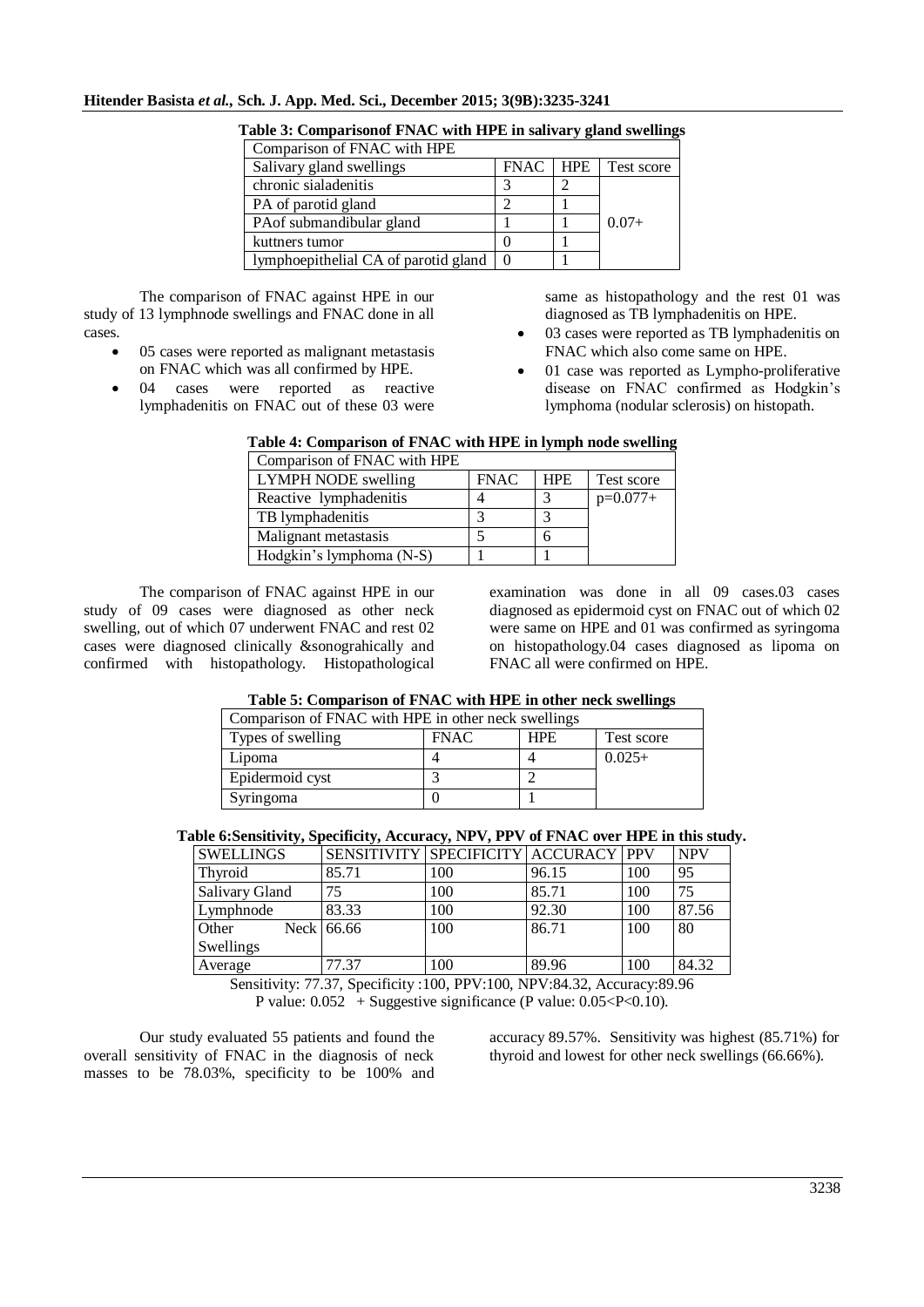

**Fig. 1: Clinical Picture of Rare case**



**Fig. 2: FNAC Picture of Case (Pleomorphic Adenoma: cluster of benign epithelial cells with faintly eosinophilicstroma)** 



**Fig. 3:Histopathology Picture of Case (Lymphoepithelial CA of Parotid: malignant epithelial islands resembling non keratinizing large cells CA & lymphoid cells with germinal centre.)**

#### **DISCUSSION**

The present study was carried out in the department of Otorhinolaryngology and head & neck surgery,National Institute of Medical Sciences, Jaipur from November 2013 to May 2015 in hospital. Total 55 cases of neck swellings were evaluated out of which most common were thyroid swellings 26 in number, 13 were lymph node swellings, 7 were salivary gland

swellings and 9 were other neck swelling. There were 34 female patients and 21 male patients. Maximum number of patients were between the age group of 21- 50 yrs. The mean age of patient was 39.41years and male female ratio was 1.5:1. The youngest patient was a 13 year old and the oldest was a 75 year old. This is comparable with study done by S. Soniet  $al<sup>6</sup>$  and Jamal Akhavan - [Moghadam](http://www.ncbi.nlm.nih.gov/pubmed/?term=Akhavan-Moghadam%20J%5Bauth%5D)*et al*[7].

Of total 26 thyroid swellings, 11 were diagnosed as colloid goiter on FNAC and the most common presenting thyroid swelling (42%) which was all confirmed by HPE. This is comparable with the study done by [Khageswar Rout](http://www.ncbi.nlm.nih.gov/pubmed/?term=Rout%20K%5Bauth%5D)*et al* [8].

The diagnostic accuracy of FNAC in thyroid swellings in our study was 96.15%. The sensitivity of FNAC for thyroid swellings was 85.51%, whereas the specificity has been found to be 100%. This is comparable with the study done by [Khageswar Rout](http://www.ncbi.nlm.nih.gov/pubmed/?term=Rout%20K%5Bauth%5D) *et al* [8] shows that the diagnostic accuracy of FNAC for thyroid swellings in this series was 96.05%. Altavilla et al[9]92.86% and Handa *et al* [10] Grant *et al* [11] found a false −ve rate of only 0.7% in 439 patients. For thyroid masses sensitivity was 64.28% and specificity was 83.3%.

In our study out of total 55 cases, 13 were diagnosed clinically as lymph node swellings and FNAC done in all cases.Malignant metastasis was most common among the lymph node swelling (38%) followed by TB lymphadenitis (31%), reactive lymphadenitis (23%) and nodular sclerosis Hodgkin's lymphoma. This is comparable with the study Anne R *et al* [12] stated that the malignancies in lymph nodes in our country are predominantly metastatic in nature with an incidence varying from 35.7%[\[1\]](http://www.ncbi.nlm.nih.gov/pmc/articles/PMC3385274/#ref1) to 50.4%[\[2\]](http://www.ncbi.nlm.nih.gov/pmc/articles/PMC3385274/#ref2).

The diagnostic accuracy of FNAC in lymph node swelling in our study is 92.30%. The sensitivity of FNAC for lymph nodes has been 83.33, whereas the specificity has been found to be 100%. This is comparable with Anne R et  $al<sup>12</sup>$  which showed that the diagnostic accuracy of FNAC in metastatic disease varies from 87% to 97.9% [13, 14] and for lymphomas is 82% [13]. The sensitivity of FNAC for metastatic lesions to lymph nodes has varied from 97.9% to 100%, whereas the specificity has been found to be 100%.

Out of total 55 cases, 07 were clinically diagnosed as salivary gland swellings of which 06 cases underwent FNAC and the rest 01 case was diagnosed as plunging ranula clinically &sonographically which was later confirmed as same on HPE.

Salivary gland lesions either neoplastic or non neoplastic lesion. Of total 07 cases, 05 were matched with histopath, 02 were not matched with it. The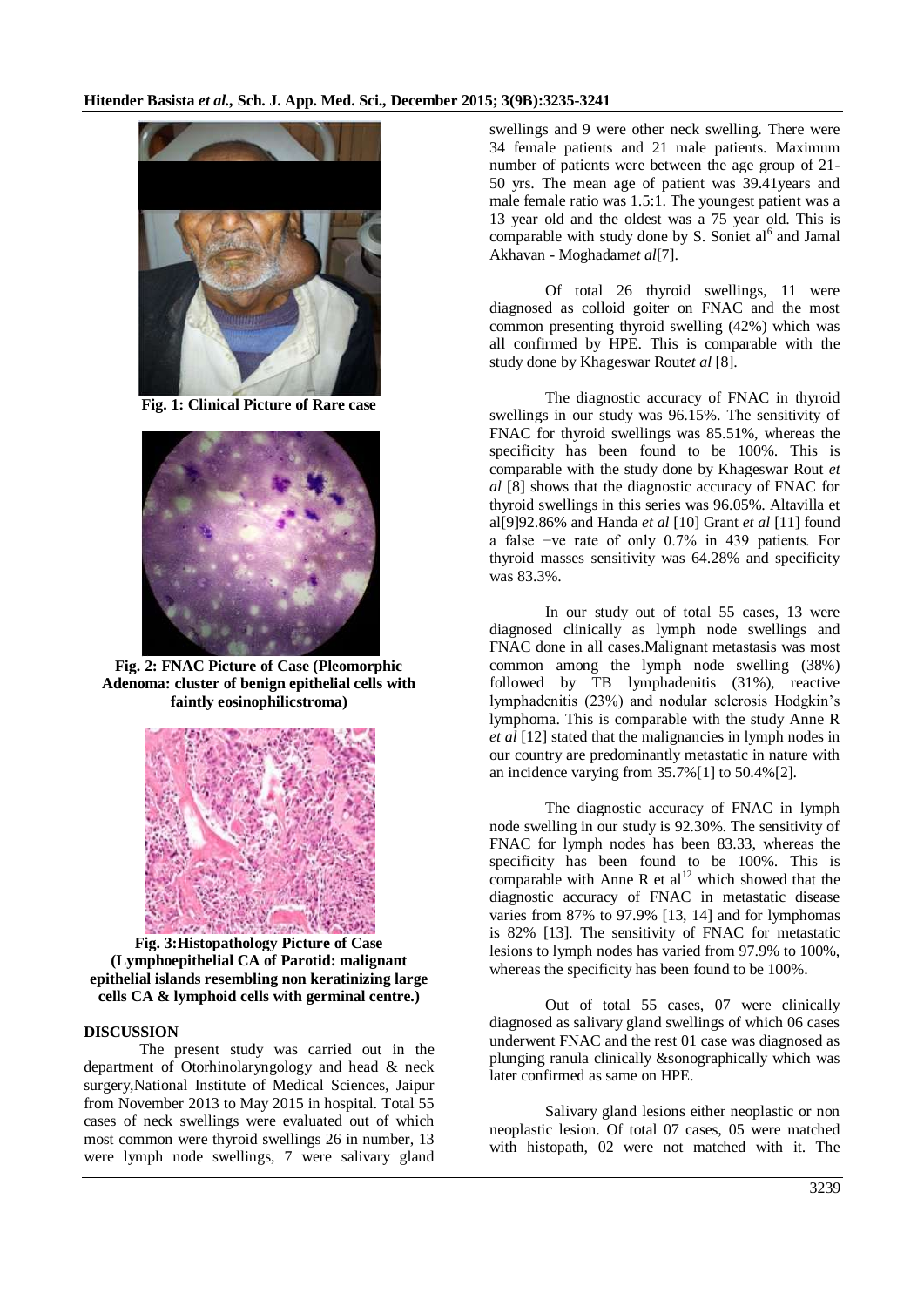swelling were seen commonly in the parotid and submandibular region. Majority of diagnosis include neoplastic lesion i.e. 56 % and the rest 44% were non neoplastic. The commonest non neoplastic lesion include chronic sialdenitis, the commonest benign tumor encountered was pleomorphic adenoma seen in 3 cases. The neoplastic lesion was lymphoepithelial carcinoma of parotid, a rare case diagnosed as pleomorphicadenoma on FNAC. Cyto - histological correlation possible in all except 1 case of plunging ranula diagnosed clinically &sonographically and confirmed directly with histoptath. Pitfalls in cytological diagnosis included chronic sialdenitis and pleomporphic adenoma diagnosed as kuttners tumor and lymphoepithelial carcinoma respectively.Thus concluded that FNAC of salivary gland was an effective tool in the preoperative workup of the patient with diagnostic accuracy of 85.71%, sensitivity of 75% and specificity of 100%. It is comparable with the study Sukesh *et al* [15] showed that the diagnostic accuracy was 92.30% in salivary gland lesions.

Out of total 55 cases, 09 were clinically diagnosed as other neck swelling, out of which 07 underwent FNAC and rest 02 cases were diagnosed clinically &sonograhically as thyroglossal cyst and confirmed with histopth. Histopathological examination was done in all 09 cases.

These 09 cases were divided into cystic and non cystic. Majority of diagnosis include non cystic lesion i.e. 56 % and the rest 44% were cystic. The commonest non cystic lesion includelipoma and the commonest cystic lesion was epidermoid cyst and thyroglossal cyst. Pitfall in cytological diagnosis include cystic lesion i.e. syringoma diagnosed as epidermoid cyst on FNAC. Cyto- histological coorelation possible in all except 02 cases of thyroglossal cyst diagnosed clinically &sonographically and confirmed directly with histoptath. Thus concluded that FNAC of other neck swelling was an effective tool in the preoperative workup of the patient with diagnostic accuracy of 86.71%, sensitivity of 66.66% and specificity of 100%.

|             |         |             |                 | . .      |               |            |                |                          |
|-------------|---------|-------------|-----------------|----------|---------------|------------|----------------|--------------------------|
|             | Present | Tilak et.al | Tadon           | Mobley   | Adhikari.P.   | Soni<br>et | <b>Chauhan</b> | Howlett<br>dc            |
|             | study   | 16          | <i>et</i><br>al | al<br>et | $(2001)$ [19] | [20]<br>al | [21]<br>et.al  | $(2013)$ [22]            |
|             | (2015)  | 1994)       | $[17]$          | $[18]$   |               | (2009)     | (2012)         |                          |
| Sensitivity | 78.03   | 90.9        | 89.6            | 96.6     | 80.6          | 83.01      | 93.1           | 71.1                     |
| Specificity | 100     | 93.2        | 96.5            | 97.7     | 100           | 78.94      | 100            | 81.1                     |
| Accuracy    | 89.57   | 92.7        | 93              | 94.4     | 100           | -          | 98.4           | $\overline{\phantom{a}}$ |

**Table 7: Comparison between Sensitivity, Specificity & Accuracy of our study & other study**

Our study evaluated 55 patients and found the overall sensitivity of FNAC in the diagnosis of neck masses to be 78.03%, specificity to be 100% and accuracy 89.57%.

 Study by Soni *et al* [20] had sensitivity of 83.01% and specificity of 78.94%. Out of the 59 patients, 28 were of neck nodes, 14 were thyroid, 13 were of salivary gland masses and 4 were other types of neck masses[21]. Howlett DC., *et al* [22], studied a total of 276 patients and found FNAC of neck nodes to have a sensitivity of 89% and a specificity of 57%; for thyroid masses, the sensitivity was 62% and specificity was 86%; and for salivary glands, the sensitivity was 64% and specificity was 100%.

Tilak V *et al*. [16] studied 550 patients and found the overall sensitivity of FNAC for neck masses to be 90%.Another study was reported by Richard Schwarz, *et al* [23], in which the authors evaluated 165 patients. In their study, the sensitivity of FNAC for metastatic carcinoma was 92% and for lymphoma was 100%. In their study, the accuracy was highest for the malignant salivary group and lowest for the benign salivary gland group. Finally, James Edward M., et al, observed an overall accuracy for FNAC of 94.5%. Thyroid metastasis or benign node lesion had an

accuracy of approximately 95%. The diagnosis of lymphomatous lesion had a lower accuracy of 75%.

Adhikari P *et al.* [24], studied in total patients 55 of which Tuberculous Lymphadenopathies 25, Granulomatous ymphadenopathies 14, Reactive Lymphadenopathies 9, Metastatic Lymphadenopathies 7 the sensitivity and specificity of FNAC of lymphadenopathy to diagnose tubercular lymphadenopathywere 80.0% and 100.0%.Similarly, false positive value, false negative value, positive predictive value and negative predictive value were 0.00%, 20.0%, 100.0% and 82.14% respectively.

James Edward M. *et al* [25], observed an overall accuracy for FNAC of 94.5%. Thyroid metastasis or benign node lesion had an accuracy of approximately 95%. The diagnosis of lymphomatous lesion had a lower accuracy of 75%.

In our study, blind FNAC was performed by different technicians without ultrasound guidance, which may cause variation in result in respect to other studies.

#### **CONCLUSION**

Fine needle aspiration cytology offers a simple method of diagnosis of neoplastic and non neoplastic lesions in the neck to confirm clinical diagnosis. It can